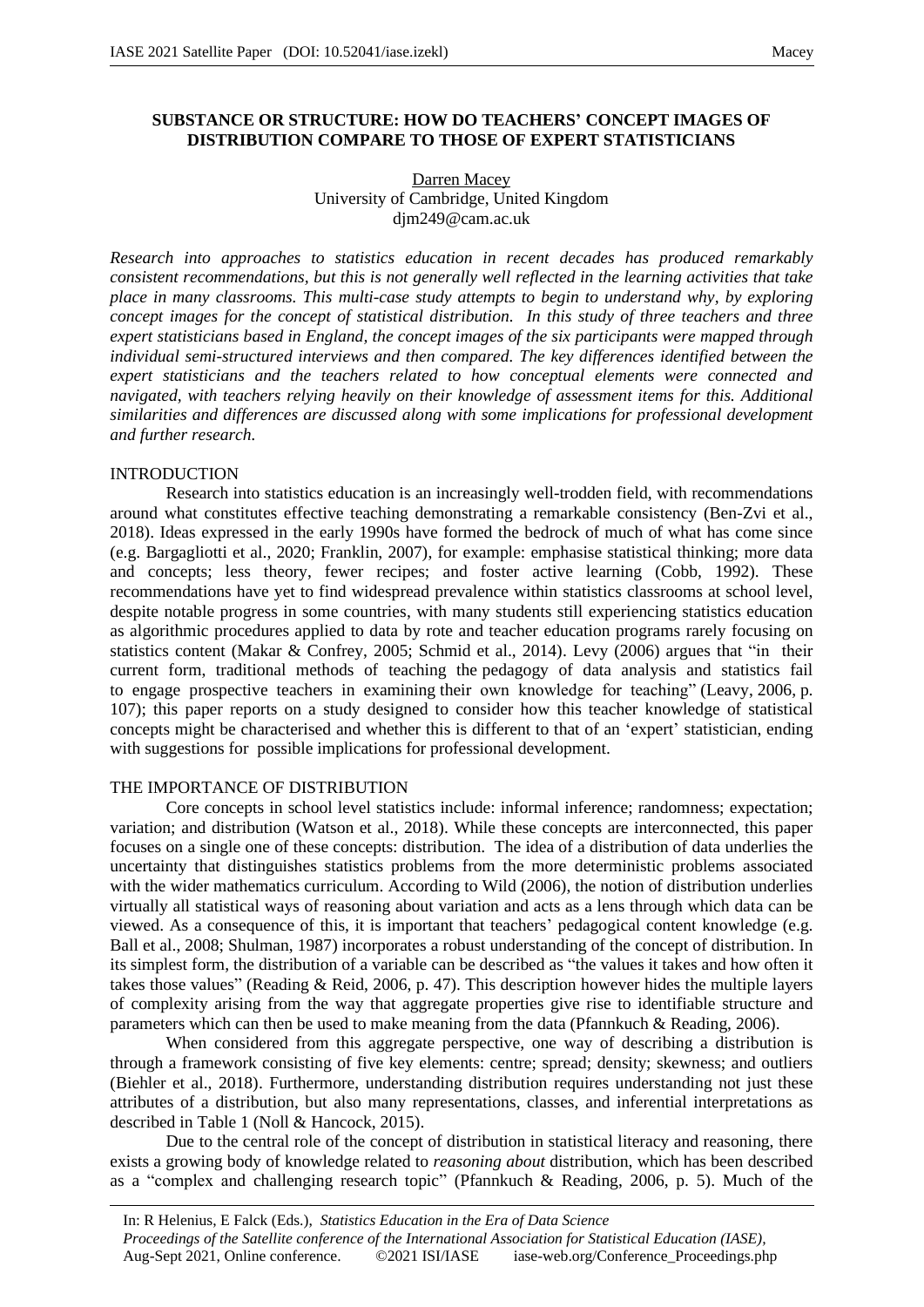literature has been focused on characterising levels of understanding the concept of distribution from the perspectives of students and teachers (e.g. Bakker & Gravemeijer, 2004; Ciancetta, 2007; Jennifer Noll & J. Michael Shaughnessy, 2012; Reading & Canada, 2011), with a focus on how concepts of distribution are applied in statistical situations to solve problems.

Table 1. Components of the conceptual domain of distribution (Noll & Hancock, 2015, p. 367)

| Representations       | Attributes            | Classes of distribution         | Inferential              |
|-----------------------|-----------------------|---------------------------------|--------------------------|
|                       |                       |                                 | Interpretations          |
| Graphs (box plots,    | Local features        | Empirical versus theoretical,   | Signals in noise, p      |
| histograms, scatter   | (individual data      | types of distributions          | value, and empirical     |
| plots, dot plots, pie | points, outliers) and | (normal, uniform, binomial,     | rule; variability within |
| charts etc.), tables, | global features       | chisquared, etc.), distribution | and between samples;     |
| and spreadsheet       | (measures of          | of sample, distribution of      | and connections          |
| formulas              | centre, spread,       | population, and sampling        | between probability      |
|                       | shape).               | distribution.                   | models and statistics.   |

This paper reports a different approach to understanding how distributions are conceptualized in order to attempt to understand the level of complexity of teachers' conception of distribution and make comparisons to the ways in which experts may understand the same concept.

# CONCEPT IMAGES

In this study the concept of distribution was considered from the perspective of the internal representations of the participants. Theories of internal representation arise from cognitive science and seek to describe human cognition and knowledge through mental structures (e.g. Augusto, 2014; Rasmussen, 1983; Sfard, 1991; Skemp, 1962). Tall and Vinner proposed the idea of the *concept image* as "the total cognitive structure that is associated with the concept, which includes all the mental pictures and associated properties and processes" (Tall & Vinner, 1981, p. 2); this way of describing a concept was chosen because it was particularly aligned with the idea of distribution, a complex concept that consists of, but is not limited to, a collection of processes (e.g. calculations for average, spread); and images (e.g. types of graph, and common shapes that appear in data representations). While the formal description of a concept can be described as the *concept definition,* it is the concept image to which individuals resort when attempting to apply their knowledge – and this concept image may not be stable, consistent, complete, or particularly well-defined; reflecting the individual's current beliefs and subject to continuous change or revision (Greca & Moreira, 2000; Tall, 2013).

Given the multi-faceted nature of the concept of distribution its concept image is a complex system of related ideas, each of which also have their own individual concept image. For example, the arithmetic mean is an element of the concept of distribution, but is also a complex mathematical object in its own right. Models of teacher professional knowledge (e.g. Ball & Cohen, 1999) consider the role of both subject matter knowledge (e.g. curriculum content) and pedagogical content knowledge (e.g. approaches to teaching content). The concept image of distribution held by teachers encompasses both subject matter knowledge and pedagogical content knowledge, and this gives provokes a possibility that gaps in the concept image may be contributing to the apparent difficulty around embedding reform based in research recommendations for teaching statistics. In order to establish whether these gaps exist, and if so what they are, the following research questions were explored:

1) How can expert statisticians' concept images of the concept of statistical distributions be characterised?

2) How can teachers' concept images of the concept of statistical distributions be characterised?

## **METHOD**

In order to explore these questions, a multiple-case study approach was used comprising three teachers and three expert statisticians all based in England. Of the teacher participants, two are secondary school teachers delivering a mixture of KS3, GCSE, and A-level teaching (age 11-18), while the third teaches A-level Mathematics and A-Level Further Mathematics (age 16-18) in a further

- 2 -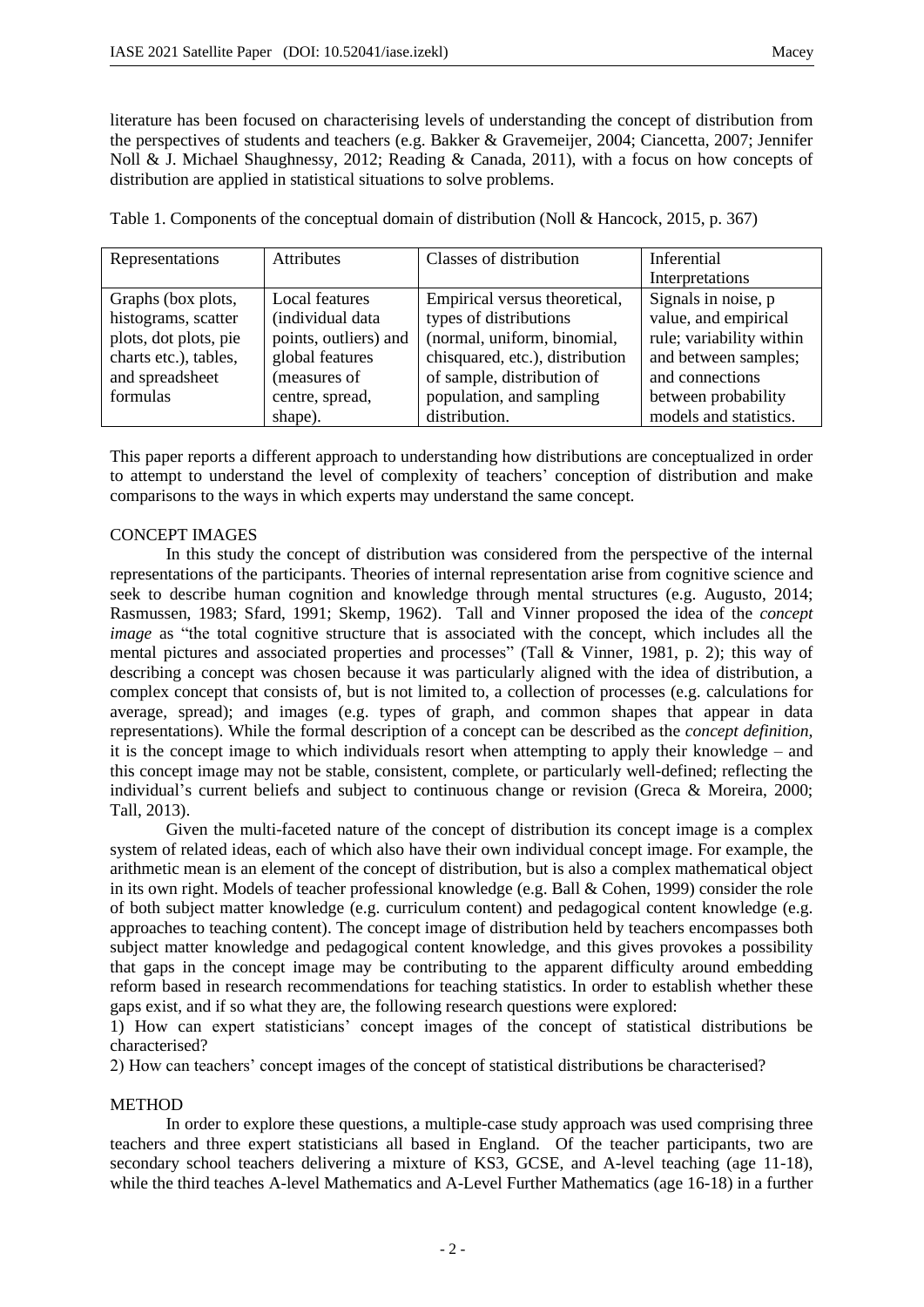education college. All the teacher participants therefore are engaged in teaching statistics content defined by the respective curricula that they teach. The three expert statisticians all work in UK Universities and the creation and dissemination of data, or application of statistical techniques make up a substantial part of their professional responsibilities. The participants all self-selected from within existing social and professional networks.

The data collection took the form of individual semi-structured interviews based around a series of six think-aloud tasks in which participants were provided with a simple prompt related to the concept of distribution and asked to "respond by describing the image that best matches your interpretation of the statistical context. For example, you may choose to draw pictures, write a description, invent data values and/or statistics, or some combination of these." The individual prompts were selected to be accessible to primary school teachers as it was anticipated initially that at least one of the participants may be from a primary school teaching background. Each of the prompts had been used prior to the research study in professional development events as group discussion prompts and each was designed to align most naturally with different elements of the conceptual domain of distribution (Table 1); however, participants were encouraged to interpret them in the way that was most aligned with their own thinking. Examples of the prompts include "A dataset with a median of 25"; "The price of a bottle of wine"; and "The results of a test in which some students had studied for six months, while others had studied for one month". A final prompt asked participants to "Write down all the words you associate with distributions of data and sketch any images you associate with distributions of data." to capture anything that had not been explicitly covered in their prior responses, prompted by their thinking over the course of the interview.

For each prompt, participants were given some time to sketch and note their initial thoughts and provide real-time commentary. Then targeted follow up questions were given which challenged their initial responses in order to encourage participants to expand on their ideas and unpack their thinking further. The original intention was to conduct in-person interviews; however, necessary restrictions due to the Covid-19 pandemic meant that they were instead conducted online, with a recording made using online meeting software and transcribed later. This undoubtedly had an impact on the precise form of the responses as participants were required to sketch using a laptop on a virtual whiteboard rather than pencil and paper - the challenge of sketching in this way meant that the oral responses increased in their relative importance to the data analysis compared to what was anticipated.

A pragmatic approach was taken to interpreting the data, using a comparative method to generate simple coding based initially in the components of distribution exemplified in Table 1. Statements made by participants were taken at face value with minimal additional interpretation; so for example, mention of the mean was recorded, but no attempt was made to infer the participant's precise conception of the mean unless they had explicitly provided additional information during the course of the interview. During the analysis of the six cases, additional themes emerged and were coded. The interviews were then reviewed again to ensure that they were applied consistently.



Figure 1. Example of a teacher's concept image map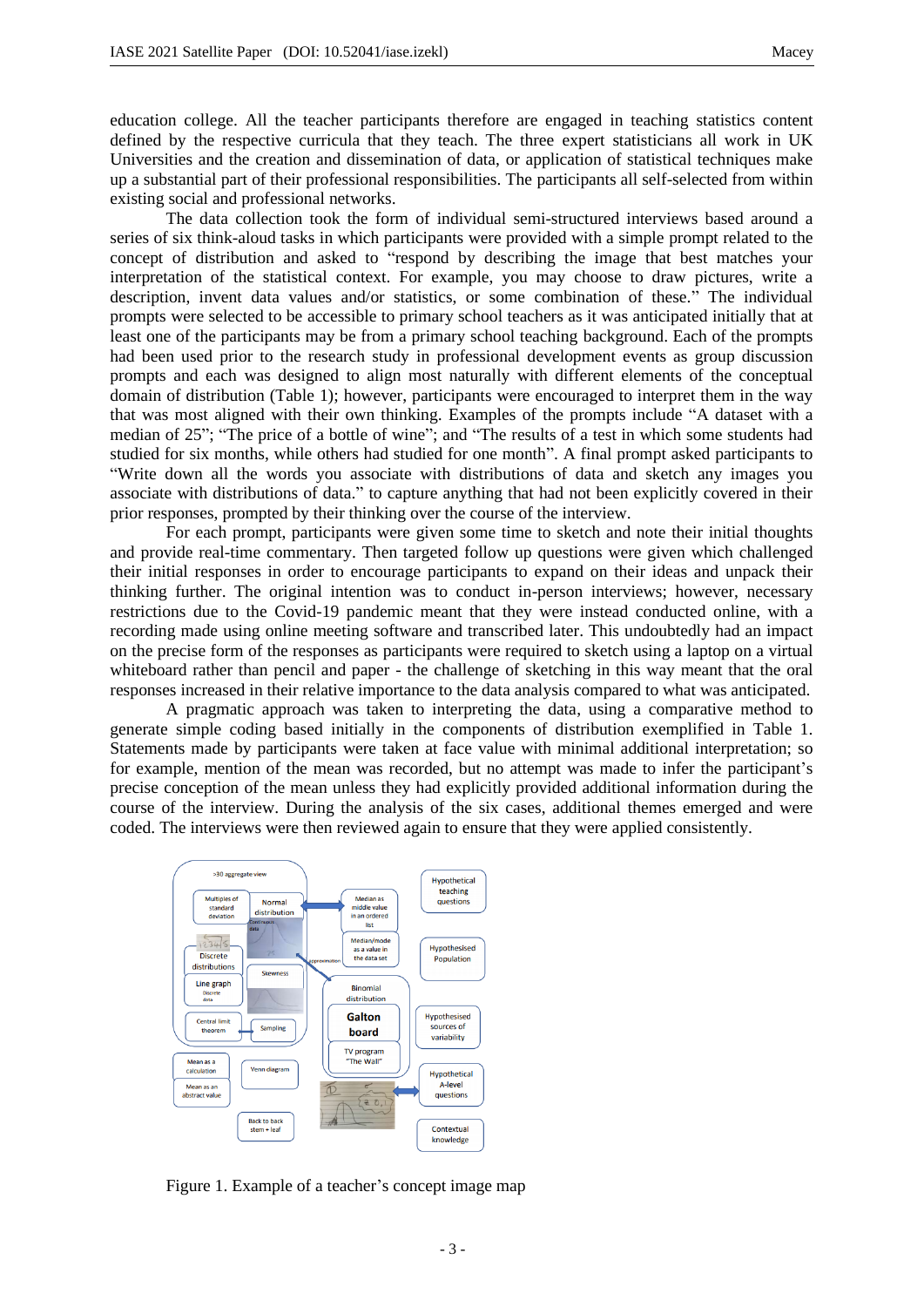The set of codes were used to develop a 'concept image map' for each participant (Fig. 1) which recorded the conceptual elements of each participant's concept image as well as connections between them and where possible, the relative importance or hierarchies between them.

### RESULTS

All three expert statisticians appeared to have a concept image of distribution with a coherent structure. While the precise elements of their concept images differed, the individual elements were structured to produce a connected whole. This structure appeared largely dependent on their individual career as statisticians, with concept images structured around experimental design and modelling with data. The experts in the sample all had some teaching responsibility within their professional roles and this was evident in their answers, often code switching between describing their own interpretations, and which tools they would use to explain the prompt to others, for example:

*Andrea: OK, well for me if I'm thinking about a data set with the median of 25, I'm probably thinking about a kind of box and whisker plot down there…But I always find that box and whisker plots can take a different degree of explaining to somebody.* 

Statements that acknowledged pedagogy were treated as a part of the participants' concept image too, as they appeared to consider both their own understanding of the prompt and how they would teach it in tandem.

All three expert statisticians' concept images contained broadly similar elements and showed evidence of both data-centric (focused on individual data) and aggregate (focused on emergent features and parameters of the data set) perspectives, which they could move between comfortably. Through their responses to the prompts, the expert statisticians demonstrated a rich web of connections between the various elements of their concept images with evidence of various different structures (Table 2). They used the context of the prompt to help navigate the concepts as they described them and in all cases, where context was not given they invented a context or contexts to fit the prompt and used this instead.

| Relationships between | These were sometimes mediated by a third element, and sometimes simply       |  |
|-----------------------|------------------------------------------------------------------------------|--|
| elements:             | unmediated associations.                                                     |  |
| Hierarchies of        | Some set of related elements for which an order existed in terms of how they |  |
| elements:             | were applied, or how important they appeared to be to the interview subject. |  |
| Groups of elements:   | Some set of elements related to each other in a meaningful way. Sometimes    |  |
|                       | this was an example of a set of elements that collectively made up a bigger  |  |
|                       | concept.                                                                     |  |
| Organising structure: | An element which was used to help navigate their concept image and           |  |
|                       | identify relevant elements for a given prompt.                               |  |

Table 2. Structural elements of experts' concept images

The teachers' concept images contained broadly the same individual elements as the experts however there was little evidence of the same level of connectedness between them. There was evidence of both the data-centric and aggregate perspectives in teachers' responses, but the teachers tended to remain focused on one or the other within their responses to each given prompt. Similarly the structural elements in Table 2 were evident but to a far lesser degree.

For the teachers, the taught curriculum was very evident in their answers, with many responses focused on how they would teach the content they associated with each prompt. Also evident was a *process view* of many of the elements – for example, how to calculate an average, or draw a particular graph. Perhaps the most striking element of all three teachers' responses was their reliance on using hypothetical assessment items to help them make sense of and navigate the concepts that arose from each interview prompt. All three teachers frequently described GCSE or A-level style questions (these are usually short and highly structured assessment items) when explaining their thinking. It appeared that the teachers' concepts of distribution were heavily influenced by the assessments for which they are preparing students and each had a bank of these hypothetical or partremembered assessment items which they called on as a lens through which to view the individual elements of their concept images. Again, context was important for the teachers, but they appeared to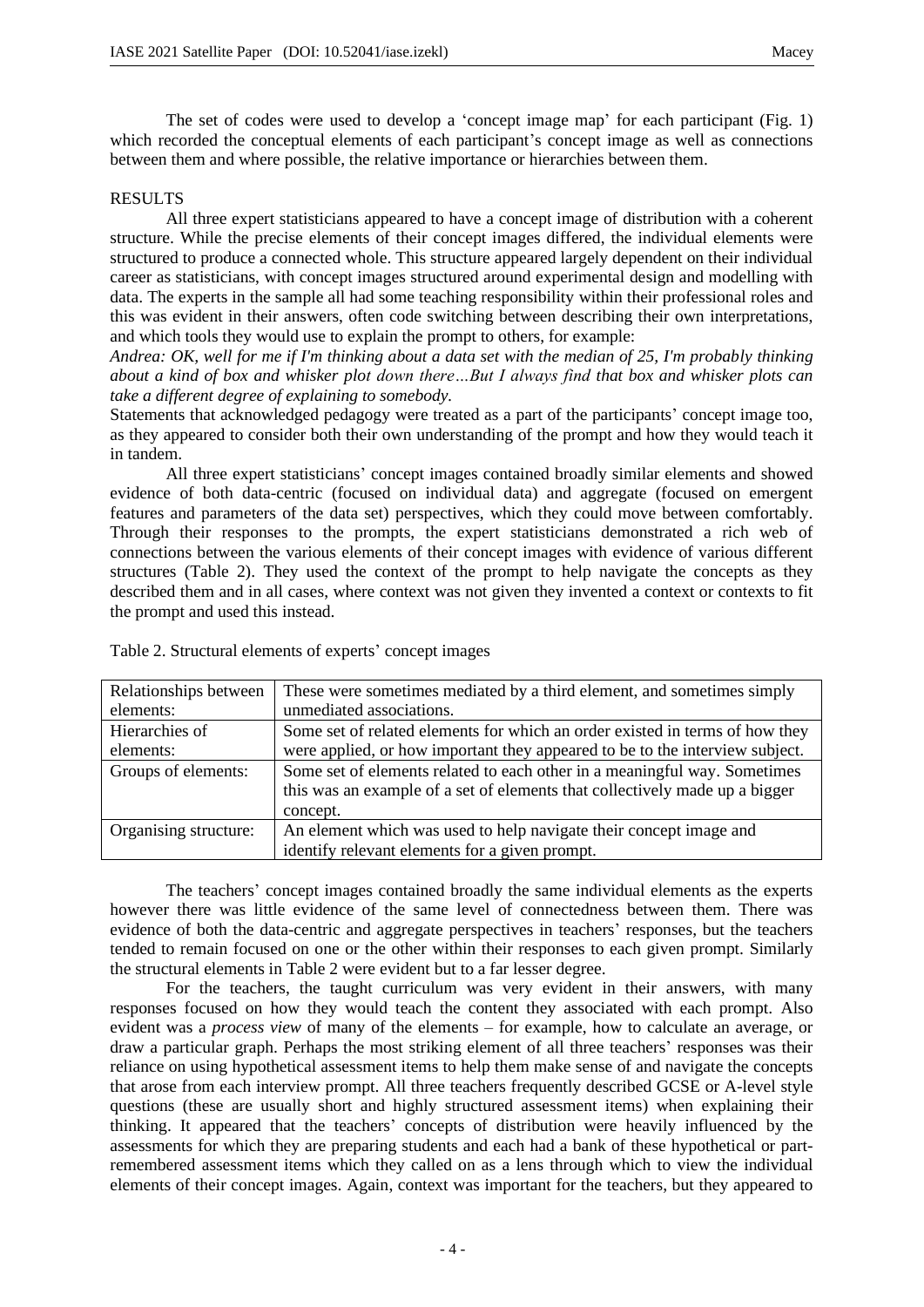use it very differently; as a link between the interview prompt and their hypothetical assessment items. In common across all six participants there were some recognisable structures and elements including: the idea of symmetry; shape (e.g. a bell curve) and context; aggregate and data-centric views; and multiple common representations (e.g. histogram, density curve).

### **CONCLUSION**

While only a small exploratory study, some striking results were observed - in particular, the way in which the teachers in the study used hypothetical assessment items to structure and navigate their concept images. This has potential implications for pedagogy, and may begin to explain why reform of statistics education has been so challenging, with the idea of alignment between assessment and the goals of a 'quality' statistics education warranting further exploration and focus. Similarly, if recommendations for statistics teaching continue to advocate approaches based on statistical thinking and real data – more aligned with how the expert statisticians understand statistical concepts - it may be fruitful for future research to examine how experts think about statistical concepts with the goal of designing professional development programs for teachers that have the explicit goal of developing their concept images in line with those of experts. The study reported in this paper may support the approach taken in existing/historic professional development programs that encourage teachers to engage in 'genuine' statistical problem solving (e.g. Friel & Bright, 1998).

While provoking some interesting observations, significant limitations exist in this study, relating to the small number of participants, and self-selection meaning that only those with a degree of confidence and interest in statistics education were represented. Furthermore, the nature of the prompts meant at best an incomplete map of the participants' concept images could be formed, arising from a set of questions designed to provoke consideration of a limited set of conceptual elements. These individual elements themselves were not explored in detail meaning that the concept image of, for example mean, held by the experts and the teachers may be substantively different, but is represented by the maps produced in this study as broadly the same. These limitations however do not detract from the key insight that teachers appear to structure their understanding of the concept of distribution through the lens of assessment, and the implications of this for pedagogy and professional development are potentially significant; however further research in this area is needed. This may be challenging, as any future research involving teachers must necessarily be conducted in an environment where high-stakes assessment is largely determined through policy drivers that researchers have little control over, but whose influence may be significant.

#### REFERENCES

- Augusto, L. M. (2014). Unconscious representations 2: Towards an integrated cognitive architecture. *Axiomathes*, *24*(1), 19–43. https://doi.org/10.1007/s10516-012-9207-y
- Bakker, A., & Gravemeijer, K. P. E. (2004). Learning to reason about distribution. In *The challenge of Developing Statistical Literacy, Reasoning and Thinking.* (pp. 147–168). Springer, Dordrecht.
- Ball, D. L., & Cohen, D. K. (1999). Developing practice, developing practitioners: Toward a practicebased theory of professional education. In G. Sykes & L. Darling-Hammond (Eds.), *Teaching as the Learning Profession: Handbook of Policy and Practice* (pp. 3–32). Joosey Bass.
- Ball, D. L., Thames, M. H., & Phelps, G. (2008). Content knowledge for teaching: What makes it special? *Journal of Teacher Education*, *59*(5), 389–407. https://doi.org/10.1177/0022487108324554
- Bargagliotti, A., Franklin, C. A., Arnold, P., Gould, R., Johnson, S., Perez, L., & Spangler, D. A. (2020). *Pre-K-12 guidelines for assessment and instruction in statistics education II (GAISE II)*. American Statistical Association.
- Ben-Zvi, D., Makar, K., & Garfield, J. (Eds.). (2018). *International handbook of research in statistics education*. Springer International Publishing. https://doi.org/10.1007/978-3-319-66195-7
- Biehler, R., Frischemeier, D., Reading, C., & Shaughnessy, J. M. (2018). Reasoning about data. In D. Ben-Zvi, K. Makar, & J. Garfield (Eds.), *International Handbook of Research in Statistics Education* (pp. 139–192). Springer International Publishing. https://doi.org/10.1007/978-3-319- 66195-7
- Ciancetta, M. A. (2007). *Statistics students reasoning when comparing distributions of data* [PhD Thesis]. Portland State University.